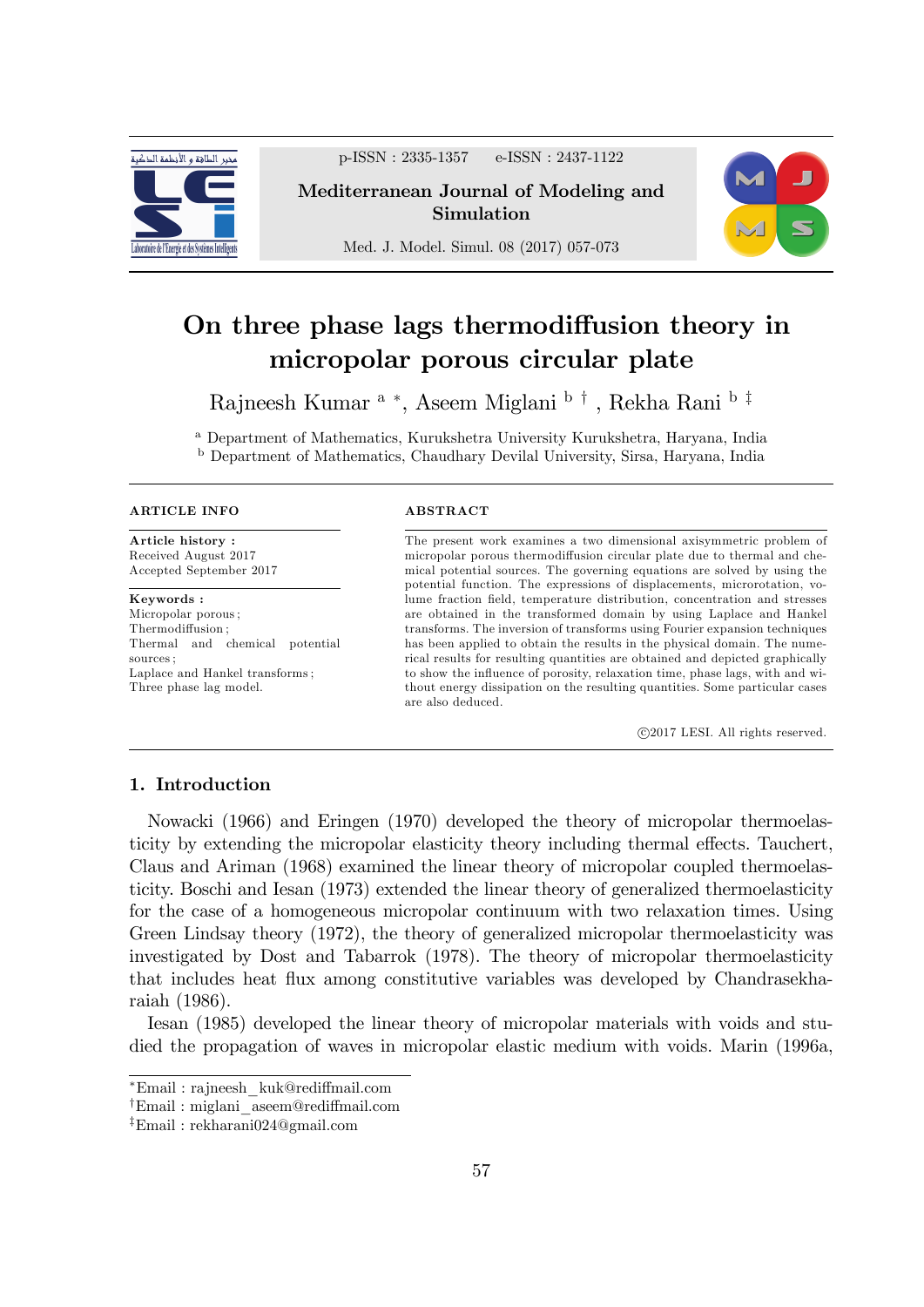1996b) presented the generalized solutions for boundary value problems in micropolar elastic bodies with voids. Othman and Atwa (2012) studied the deformation of micropolar thermoelalstic solid with voids under the influence of various sources by employing the Green Naghdi theory of thermoelasticity. Sharma and Kumar (2013) constructed the fundamental solution of the system of differential equations in thermoviscoelastic medium with voids and also studied the propagation of plane waves. Marin Abd-Alla, Raducanu and Abo-Dahab (2015) presented the solution of mixed initial boundary value problem for micropolar porous materials depending continuously on coefficients which couple the micropolar deformation equations with the equations that model the evolution of voids. Yong Ai and Wu  $(2016)$  introduced the precise integrations out in the thermal diffusivity and permeability for thermal consolidation problems of a multilayered porous thermoelastic medium due to a heat source.

The theory of thermoelastic diffusion using coupled thermoelastic model was developed by Nowacki (1974a, b, c, 1976). Aouadi (2007) proved the uniqueness and reciprocity theorems in generalized thermoelastic diffusion medium based on the Lord Shulman theory (1967). Sharma (2013) studied the deformation in homogeneous and isotropic thermodiffusion elastic half space with normal and tangential loads. Kumar (2015) studied the propagation of plane waves in a microstretch thermoelastic diffusion solid. Tripathi, Kedar and Deshmukh (2015) studied the effect of axisymmetric heat supply on the phenomena of diffusion in a thermoelastic thick circular plate in the context of the theory of generalized thermoelastic diffusion with relaxation time. The deformation due to inclined load in micropolar thermoelastic diffusion medium subjected to thermal laser pulse investigated by Kumar and Kumar (2016). Using generalized thermoelasticity theory with two time delays and kernel functions, the constitutive equations for thermoelastic diffusion in anisotropic and isotropic solids are derived by El-Karamany and Ezzat (2016).

Roychoudhuri (2007) introduced a three phase lag model by taking the heat conduction law that includes thermal displacement gradient and temperature gradient among constitutive variables in the theory of coupled thermoelasticity. This model is an extension of the thermoelastic models proposed by Lord Shulman (1967) and Tzou (1995a, 1995b). Kumar and Chawla (2013) studied the propagation of longitudinal and transverse waves at the interface between uniform elastic solid half space and thermoelastic solid with three phase lag model. El-Karamany and Ezzat (2013) presented the uniqueness, reciprocal theorems and variational principle for the micropolar thermoelasticity theory with three phase lag model. Akbarzadeh, Fu and Chen (2014) studied the heat conduction in a functionally graded, inÖnitely long hollow cylinder based on the three phase lag model. Zenkour (2016) presented the generalized thermoelasticity theory based on the dual phase lags theory to study the problem of a thick walled simply supported beam with different applied heat source and mechanical loads. Kartoshov (2016) presented a mathematical theory for boundary value problems of nonstationary heat conduction by using dual phase lag and also presented the features of analytical solutions of such heat problems.

In the work, we investigate an axisymmetric problem of micropolar porous circular plate with mass diffusion in the context of three phase lag theory of thermoelasticity due to thermal and chemical potential sources. The potential functions and Laplace and Hankel transforms are proposed to solve the problem. Inversion of transforms is applied to obtain the results in the physical domain. Effect of porosity, relaxation time, phase lag, with and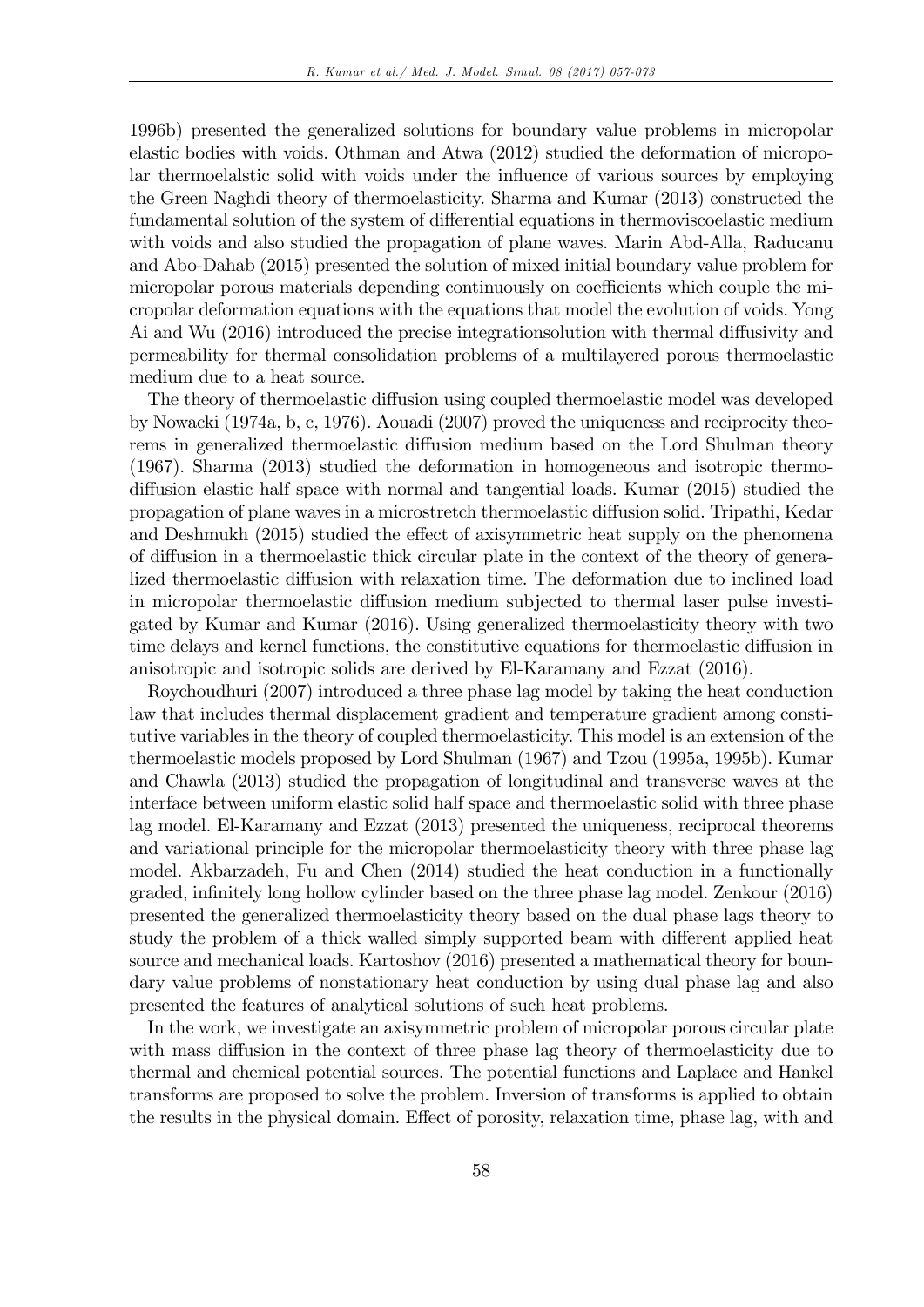without energy dissipation are presented on the resulting quantities.

#### 2. Basic equations

Following Kumar and Partap (2008), Roychoudhuri (2007) and Kumar and Kansal (2008), the field equations and the constitutive relations for a micropolar porous thermodiffusion medium with three phase lag model in the absence of body forces, body couples, heat sources and extrinsic equilibrated body force are taken as

$$
(\lambda + 2\mu + k) \nabla (\nabla \cdot \vec{u}) - (\mu + K) \nabla \times \nabla \times \vec{u} + K \nabla \times \vec{\phi} + b \nabla \phi^* - \beta_1 \nabla T - \beta_2 \nabla C = \rho \frac{\partial^2 \vec{u}}{\partial t^2} (1)
$$

$$
(\alpha + \beta + \gamma) \nabla \left( \nabla \cdot \vec{\phi} \right) - \gamma \nabla \times \left( \nabla \times \vec{\phi} \right) + \mathbf{K} \nabla \times \vec{u} - 2K \vec{\phi} = \rho j \frac{\partial^2 \vec{\phi}}{\partial t^2}
$$
(2)

$$
\begin{aligned}\n\left[K^*\left(1+\tau_{\nu}\frac{\partial}{\partial t}\right)+K_{1}^*\frac{\partial}{\partial t}\left(1+\tau_{t}\frac{\partial}{\partial t}\right)\right]\nabla^2 T &=\\
\left(1+\tau_{q}\frac{\partial}{\partial t}+\frac{\tau_{q}^2}{2}\frac{\partial^2}{\partial t^2}\right)\frac{\partial^2}{\partial t^2}\left[\rho C^*T+\beta_1\mathrm{T}_0\left(\nabla.\vec{u}\right)+\nu_1\mathrm{T}_0\phi^*+a_0\mathrm{T}_0\mathrm{C}\right]\n\end{aligned} \tag{3}
$$

$$
D\beta_2 \nabla^2 (\nabla \cdot \vec{u}) + D\nu_2 \nabla^2 \phi^* + D a_0 \nabla^2 T + \dot{C} - D b_0 \nabla^2 C = 0
$$
\n<sup>(4)</sup>

$$
P = -\beta_2 (\nabla \cdot \vec{u}) + b_0 C - a_0 T \tag{5}
$$

$$
t_{ij} = \lambda u_{r,r} \delta_{ij} + \mu (u_{i,j} + u_{j,i}) + K (u_{j,i} - \varepsilon_{ijk} \phi_k) - \beta_1 T \delta_{ij} - \beta_2 C \delta_{ij} + b \delta_{ij} \phi^* \tag{6}
$$

$$
m_{ij} = \alpha \phi_{r,r} \delta_{ij} + \beta \phi_{i,j} + \gamma \phi_{j,i}
$$
\n<sup>(7)</sup>

where  $\vec{u}$  is the displacement vector,  $\vec{\phi}$  is the microrotation vector,  $\rho$  is the density, j is the micro inertia,  $\lambda$ ,  $\mu$ ,  $K$ ,  $\alpha$ ,  $\beta$ ,  $\gamma$  are micropolar constants,  $\alpha_1$ ,  $b$ ,  $\xi_1$ ,  $\omega_0$ ,  $m$  and  $\varkappa$ are the elastic constants due to the presence of voids,  $\phi^*$  is the change in volume fraction field,  $K_1^*$  is the coefficient of thermal conductivity, T is the change in temperature of the medium at any time,  $C^*$  is the specific heat at constant strain,  $C$  is the concentration of the diffusion material in the body, D is the thermoelastic diffusion constant,  $a_0$ ,  $b_0$  are respectively, coefficients describing the measure of thermodiffusion and of mass diffusion effects,  $\beta_1 = (3\lambda + 2\mu + k)\alpha_{t1}$ ,  $\beta_2 = (3\lambda + 2\mu + k)\alpha_{c1}$ ,  $\nu_1 = (3\lambda + 2\mu + k)\alpha_{t2}$ ,  $\nu_2 =$  $(3\lambda + 2\mu + k)\alpha_{c2}, \alpha_{t1}, \alpha_{t2}$  are coefficients of linear thermal expension and  $\alpha_{c1}, \alpha_{c2}$  are the coefficients of linear diffusion expansion,  $\tau_t$ ,  $\tau_q$  and  $\tau_v$  respectively, the phase lag of the temperature gradient, the phase lag of the heat flux and the phase lag of the thermal displacement.  $t_{ij}$ ,  $m_{ij}$  are the stress tensor and couple stress tensor,  $\delta_{ij}$  is the kroneckor delta and  $\nabla^2 = \frac{\partial^2}{\partial \mathbf{r}^2}$  $\frac{\partial^2}{\partial r^2} + \frac{1}{r}$ r  $\frac{\partial}{\partial \mathbf{r}} + \frac{1}{\mathbf{r}^2}$  $rac{1}{r^2} \frac{\partial^2}{\partial \theta^2} + \frac{\partial^2}{\partial z^2}$  $\frac{\partial^2}{\partial z^2}$  is the Laplacian operator.

### 3. Formulation of the problem

A homogeneous and isotropic micropolar porous thermodiffusion elastic circular plate of thickness 2d is considered and the region  $0 \le r \le \infty$ ,  $-d \le z \le d$  is occupied by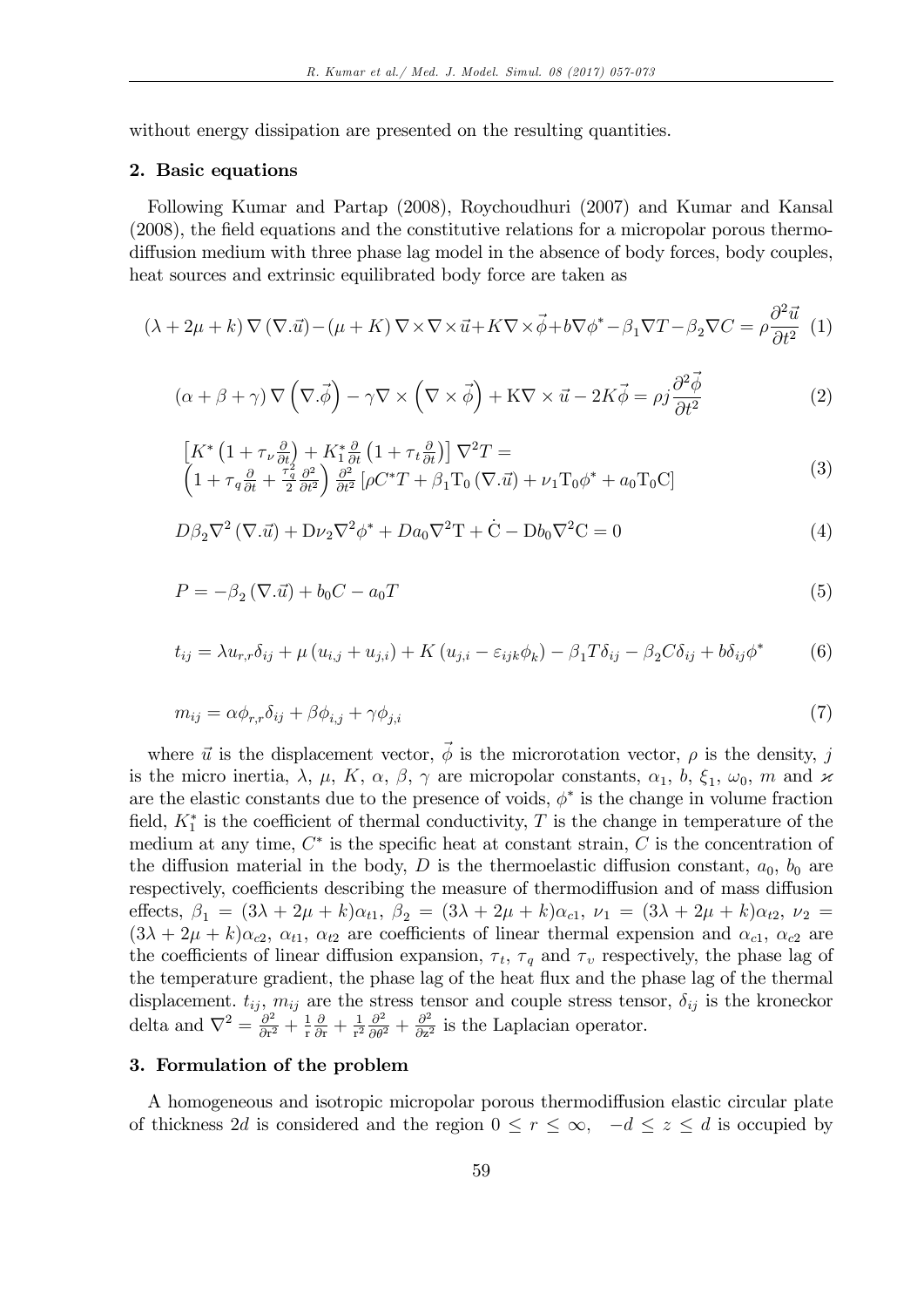the plate. We consider cylindrical polar coordinate system  $(r, \theta, z)$  with symmetry about z-axis. The origin of the coordinate system  $(r, \theta, z)$  is taken as the middle surface of the plate. We assume that the z-axis is normal to the plate along its thickness.  $T_0$  is the initial temperature of the thick circular plate taken as a constant temperature.

For two dimensional case, the displacement and microrotation vectors as

$$
\vec{u} = (u_r, 0, u_z), \qquad \vec{\phi} = (0, \phi_\theta, 0) \tag{8}
$$

The following non-dimensional variables are defined as

$$
r\prime = \frac{\omega^* r}{c_1}, \quad z\prime = \frac{\omega^* z}{c_1}, \quad u'_r = \frac{\rho c_1 \omega^* u_r}{\beta_1 T_0}, \quad u'_z = \frac{\rho c_1 \omega^* u_z}{\beta_1 T_0}, \quad \phi'_\theta = \frac{\rho c_1^2 \phi_\theta}{\beta_1 T_0}, \quad \phi^{*\prime} = \frac{\rho c_1^2 \phi^*}{\beta_1 T_0}
$$
  
\n
$$
T\prime = \frac{T}{T_0}, \quad C\prime = \frac{\beta_2 C}{\beta_1 T_0}, \quad t\prime = \omega^* t, \quad \tau'_t = \omega^* \tau_t, \quad \tau'_q = \omega^* \tau_q, \quad \tau'_\nu = \omega^* \tau_\nu, \quad P\prime = \frac{P}{\beta_2} \quad (9)
$$
  
\n
$$
t'_{ij} = \frac{t_{ij}}{\beta_1 T_0}, \quad m'_{ij} = \frac{\omega^*}{c_1 \beta_1 T_0} m_{ij}
$$

where

$$
c_1^2 = \frac{\lambda + 2\mu + K}{\rho}, \ \omega^* = \frac{K}{\rho j}
$$

With the aid of expression relating displacement components  $u_r$  and  $u_z$  to scalar potentials  $\phi$  and  $\psi$  as

$$
u_r = \frac{\partial \phi}{\partial r} + \frac{\partial \psi}{\partial z} \tag{10}
$$

$$
u_z = \frac{\partial \phi}{\partial z} - \frac{\partial \psi}{\partial r} - \frac{\psi}{r}
$$
\n<sup>(11)</sup>

The Laplace and Hankel transforms are given by

$$
\bar{f}(r,z,s) = L\left\{\bar{f}(r,z,t)\right\} = \int_0^\infty f(r,z,t) e^{-st} dt \tag{12}
$$

$$
\tilde{f}\left(\xi,z,s\right) = H\left\{\bar{f}\left(x,z,s\right)\right\} = \int_0^\infty r\bar{f}\left(x,z,s\right)J_n\left(\xi r\right)dr\tag{13}
$$

Making use of  $(9)$  and  $(10)$  in  $(1)-(5)$  and with the use of  $(11)$ ,  $(12)$  and also applying Laplace and Hankel transforms defined by  $(13)$  and  $(14)$  on resulting expressions, after simplification, we obtain

$$
\left(\tilde{\phi}, \tilde{\phi}^*, \tilde{T}, \tilde{C}\right) = \sum_{i=1}^4 \left(1, a_i, b_i, d_i\right) A_i \cosh m_i z \tag{14}
$$

$$
\left(\tilde{\psi}, \quad \tilde{\phi}_{\theta}\right) = \sum_{i=5}^{6} (1, e_i) B_i \sin h m_i z \tag{15}
$$

where  $a_i$ ,  $b_i$ ,  $d_i$ ,  $e_i$  and H are given in appendix I,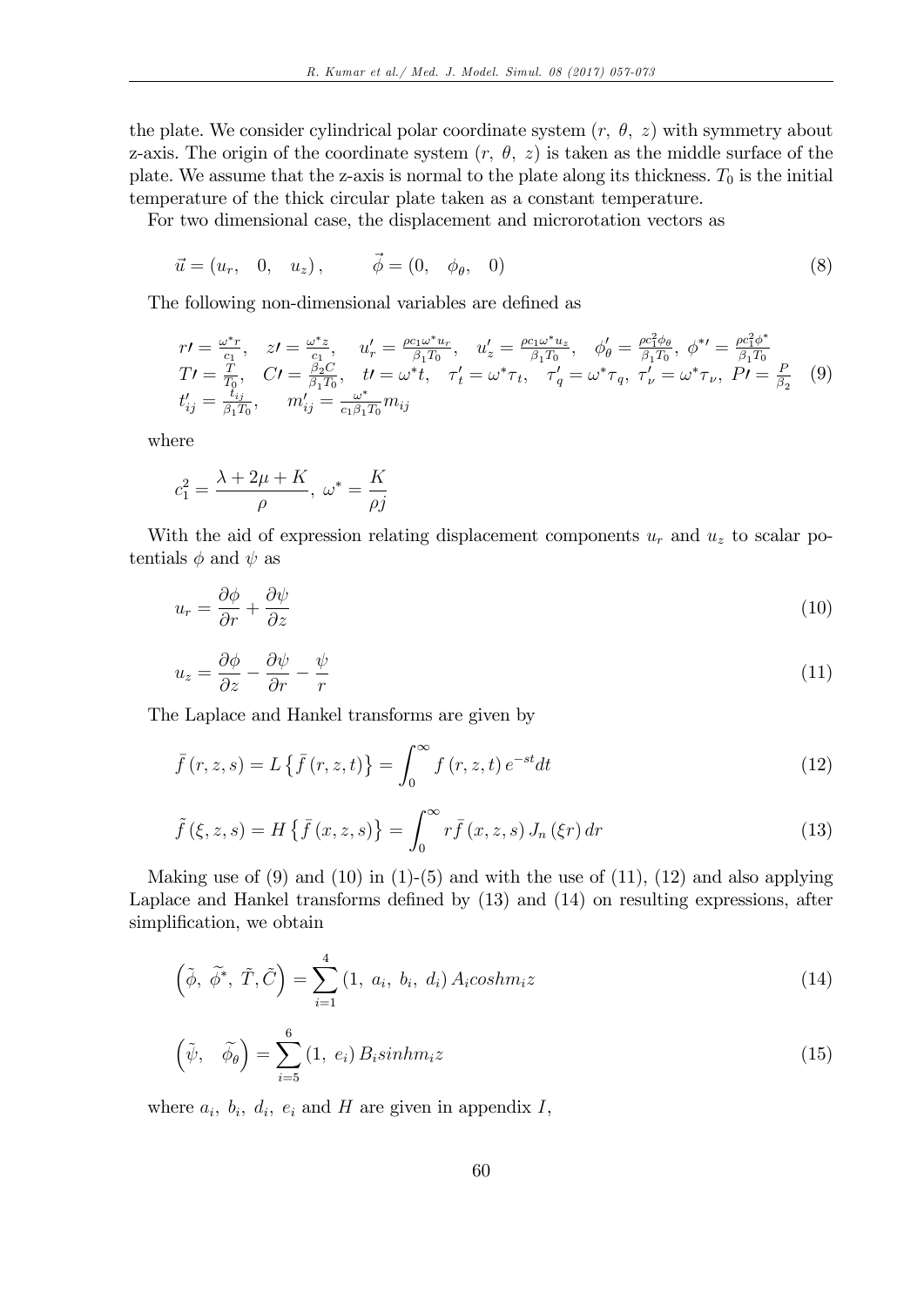also

$$
c_2^2 = \frac{\mu + K}{\rho}, \quad \delta^2 = \frac{c_2^2}{c_1^2}, \quad p = \frac{K}{\rho c_1^2}, \quad p_0 = \frac{b}{\rho c_1^2}, \quad \delta^{*2} = \frac{Kc_1^2}{\gamma \omega^{*2}}, \quad \delta_1^2 = \frac{c_3^2}{c_1^2}
$$
  
\n
$$
c_3^2 = \frac{\gamma}{\rho j}, \quad \delta_1^* = \frac{\rho c_1^4}{\alpha_1 \omega^{*2}}, \quad \bar{\beta}_1 = \frac{\nu_1}{\beta_1}, \quad \bar{\beta}_2 = \frac{\nu_2}{\beta_2}, \quad p_1 = \frac{\xi_1}{\rho c_1^2}, \quad \delta_2^* = \frac{\omega_0 c_1^2}{\alpha_1 \omega^*}, \quad \delta_3^* = \frac{\rho \chi c_1^2}{\alpha_1}
$$
  
\n
$$
Q^* = \frac{\rho C^* c_1^2}{K_1^* \omega^*}, \quad = \frac{\beta_1^2 T_0}{\rho K_1^* \omega^*}, \quad S^* = \frac{a_0 \beta_1 T_0 c_1^2}{\beta_2 K_1^* \omega^*}, \quad A^* = \frac{a_0 \rho c_1^2}{\beta_1 \beta_2}, \quad B^* = \frac{\rho c_1^4}{D \omega^* \beta_2^2}, \quad D^* = \frac{b_0 \rho c_1^2}{\beta_2^2}
$$
  
\n
$$
E^* = \frac{\beta_1 T_0}{\rho c_1^2}, \quad F^* = \frac{b_0 \beta_1 T_0}{\beta_2^2}, \quad G^* = \frac{a_0 T_0}{\beta_2}, \quad R_1 = (Z^* \left(1 + \tau_{\nu} s\right) + s \left(1 + \tau_{\nu} s\right))
$$
  
\n
$$
R_2 = \left(1 + \tau_q s + \frac{\tau_q^2}{2} s^2\right) s^2
$$

 $m_i$ ,  $(i = 1, 2, 3, 4)$  and  $m_i$ ,  $(i = 5, 6)$  are respectively roots of

$$
[D^8 + P_1 D^6 + P_2 D^4 + P_3 D^2 + P_4] = 0 \tag{16}
$$

$$
[D^4 + Q_1 D^2 + Q_2] = 0 \tag{17}
$$

where  $P_1$ ,  $P_2$ ,  $P_3$ ,  $P_4$ ,  $Q_1$  and  $Q_2$  are given on appendix II.

## 4. Boundary conditions

The boundary conditions may be defined at the surface  $z = \pm d$  of the plate as

$$
\frac{dT}{dz} = \pm g_0 F(r, z) \tag{18}
$$

$$
t_{zz} = 0 \tag{19}
$$

$$
t_{zr} = 0 \tag{20}
$$

$$
m_{z\theta} = 0 \tag{21}
$$

$$
\frac{d\phi^*}{dz} = 0\tag{22}
$$

$$
P = p_0 \frac{\delta(r) H(t)}{2\pi r} \tag{23}
$$

where  $F(r, z) = z^2 e^{-\omega r}, \quad \omega > 0.$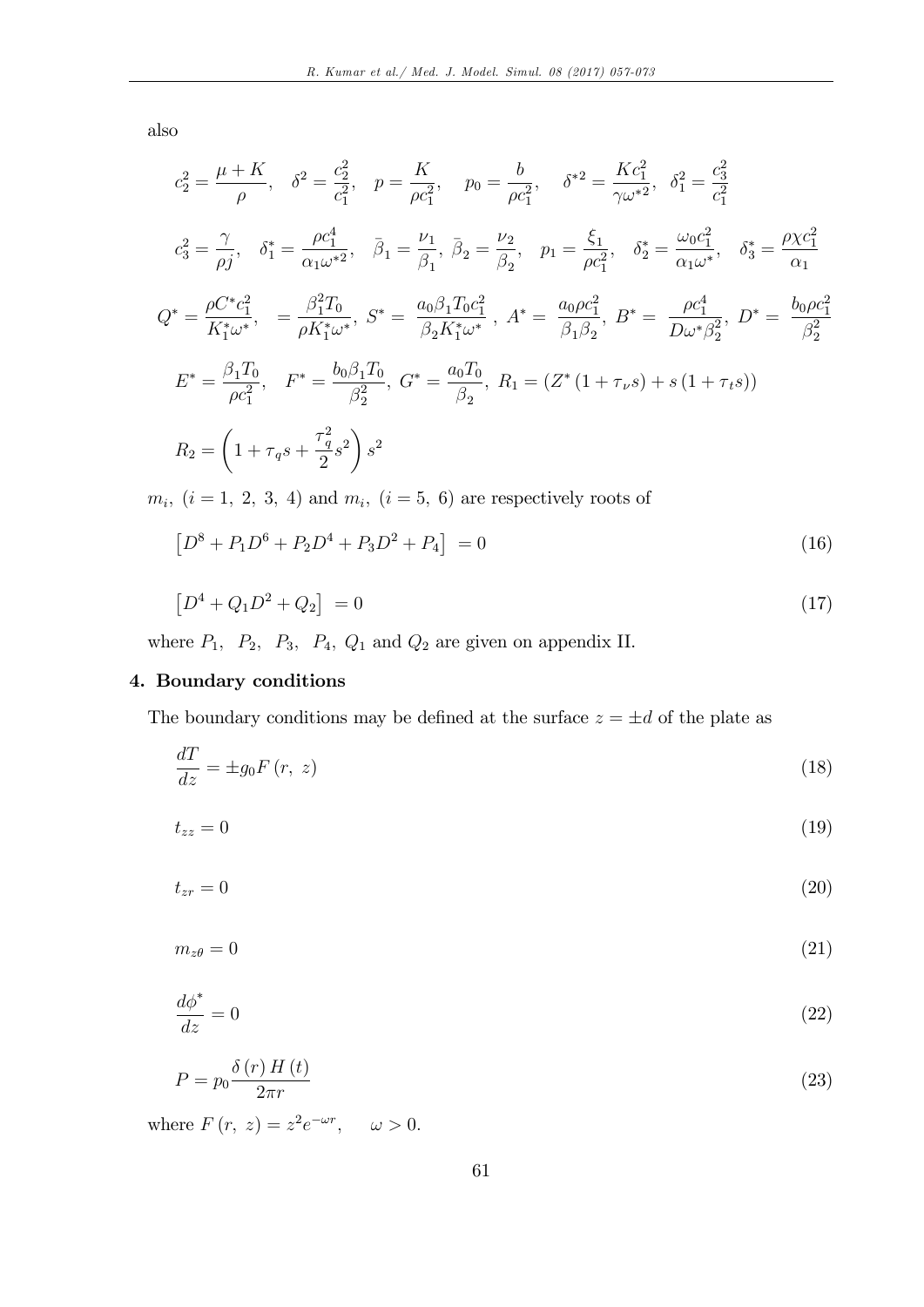$\delta()$  is the Dirac delta function and  $H()$  is the Heavyside unit step function.

With the use of  $(6)-(16)$ ,  $(19)-(24)$ , the expressions of displacements, microrotation, volume fraction field, temperature distribution, concentration and stresses are obtained in the transformed domain as

$$
\widetilde{u_r} = -\frac{1}{\Delta} \sum_{i=1}^{4} \xi \Delta_i \cosh m_i z + \frac{1}{\Delta} \sum_{i=5}^{6} m_{i\Delta i} \cosh m_i z \tag{24}
$$

$$
\widetilde{u}_z = \frac{1}{\Delta} \sum_{i=1}^4 m_{i\Delta i} sinh m_i z - \frac{1}{\Delta} \sum_{i=5}^6 \xi \Delta_i sinh m_i z \tag{25}
$$

$$
\left(\tilde{\phi}^*, \tilde{T}, \tilde{C}\right) = \frac{1}{\Delta} \sum_{i=1}^4 \left(a_i, b_i, d_i\right) \Delta_i \cosh m_i z \tag{26}
$$

$$
\widetilde{\phi}_{\theta} = \frac{1}{\Delta} \sum_{i=5}^{6} e_{i\Delta i} sinh m_i z \tag{27}
$$

$$
\widetilde{t_{zz}} = \frac{1}{\Delta} \sum_{i=1}^{4} L_{i\Delta i} \cosh m_i z + \frac{1}{\Delta} \sum_{i=5}^{6} M_i \Delta_i \cosh m_i z \tag{28}
$$

$$
\widetilde{t_{zr}} = \frac{1}{\Delta} \sum_{i=1}^{4} N_i \Delta_i \sinh m_i z + \frac{1}{\Delta} \sum_{i=5}^{6} S_i \Delta_i \sinh m_i z \tag{29}
$$

$$
\widetilde{m_{z\theta}} = \frac{1}{\Delta} \sum_{i=5}^{6} T_i \Delta_i \cosh m_i z \tag{30}
$$

where

$$
\Delta = \begin{bmatrix} U_1 & U_2 & U_3 & U_4 & 0 & 0 \\ V_1 & V_2 & V_3 & V_4 & Y_5 & Y_6 \\ W_1 & W_2 & W_3 & W_4 & Z_5 & Z_6 \\ 0 & 0 & 0 & 0 & O_5 & O_6 \\ X_1 & X_2 & X_3 & X_4 & 0 & 0 \\ P_1 & P_2 & P_3 & P_4 & 0 & 0 \end{bmatrix}
$$

and  $\Delta_i$  (i = 1, 2, 3, 4, 5, 6) are obtained from  $\Delta$  by replacing i<sup>th</sup> column of  $\Delta$  with  $|Q, 0, 0, 0, R|^{tr}$ , also

$$
U_i = b_i m_i sinh m_i d, V_i = L_i cosh m_i d, W_i = N_i sinh m_i d, X_i = a_i m_i sinh m_i d, i = 1, 2, 3, 4
$$

$$
O_i = T_i \ncosh m_i d, \quad Y_i = M_i \ncosh m_i d, \quad Z_i = S_i \sin h m_i d, \quad P_i = K_i \ncosh m_i d, \quad i = 5, 6
$$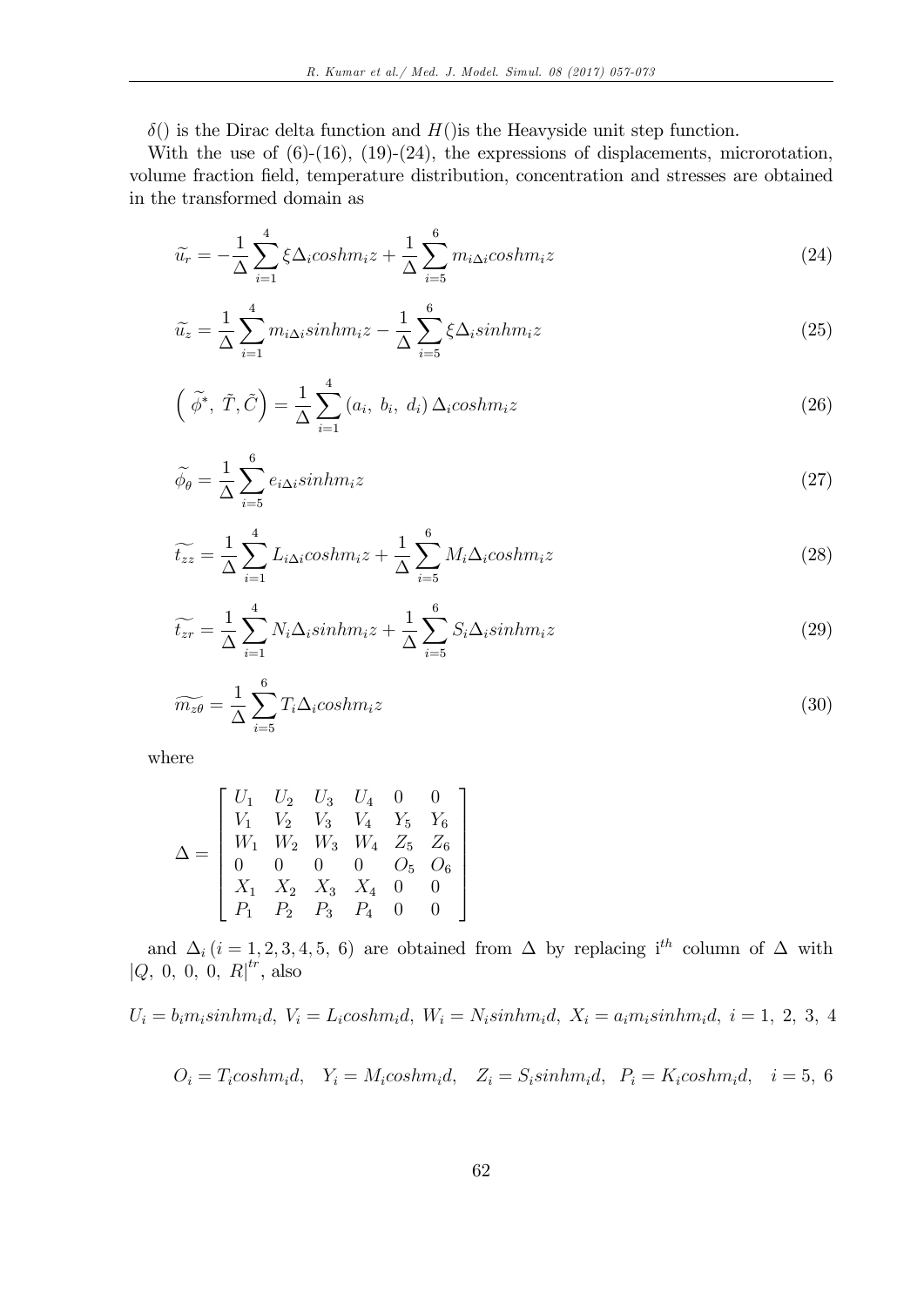$$
Q = \pm g_0 \frac{z^2 \omega}{(z^2 + \omega^2)^{3/2}}, \qquad R = \frac{p_0}{2\pi s}
$$
  
\n
$$
L_i = m_i^2 - \frac{\lambda \xi^2}{\rho c_1^2} + p_0 a_i - b_i - d_i, \ i = 1, 2, 3, 4
$$
  
\n
$$
M_i = \xi \left(\frac{\lambda}{\rho c_1^2} - 1\right) m_i, \ i = 5, 6
$$
  
\n
$$
N_i = -\left(\frac{2\mu}{\rho c_1^2} + p\right) \xi m_i, \ i = 1, 2, 3, 4
$$
  
\n
$$
S_i = \frac{(\mu + K) m_i^2 + \mu \xi^2}{\rho c_1^2} - p d_i, \ i = 5, 6
$$
  
\n
$$
T_i = \frac{\gamma \omega^{*2}}{\rho c_1^4} d_i m_i, \ i = 5, 6
$$

## 5. Particular Cases

- 1. If we take  $K^* = 0$ , in equations (25)-(31), then we obtain the corresponding results for micropolar porous thermodiffusion with dual phase lag model.
- 2. If we take  $C = 0$ , in equations (25)-(31), then we obtain the corresponding results for micropolar porous thermoiffusion with three phase lag model.
- 3. If we take,  $K^* = 0$ ,  $\tau_t = \tau_q^2 = 0$  and  $\tau_q = \tau_0$ , in equations (25)-(31), then we obtain the corresponding results for micropolar porous thermodiffusion with one relaxation time.
- 4. If we take  $\tau_v = K_1^* = \tau_q = \tau_q^2 = 0$ , in equations (25)-(31), then we obtain the corresponding results for micropolar porous thermodiffusion with energy dissipation.
- 5. If we take,  $\tau_v = \tau_t = \tau_q = \tau_q^2 = 0$ , in equations (25)-(31), then we obtain the corresponding results for micropolar porous thermodiffusion without energy dissipation.
- 6. Neglecting the porous effect i.e.,  $\alpha_1$ ,  $b$ ,  $\xi_1$ ,  $\omega_0$ ,  $\varkappa$  and  $\phi^*$  tend to zero. Then, the boundary conditions for two temperature micropolar thermoelastic solid with three phase lag model are given by

$$
\frac{dT}{dz} = \pm g_0 F(r, z)
$$
  

$$
t_{zz} = 0
$$
  

$$
t_{zr} = 0
$$

 $m_{z\theta} = 0$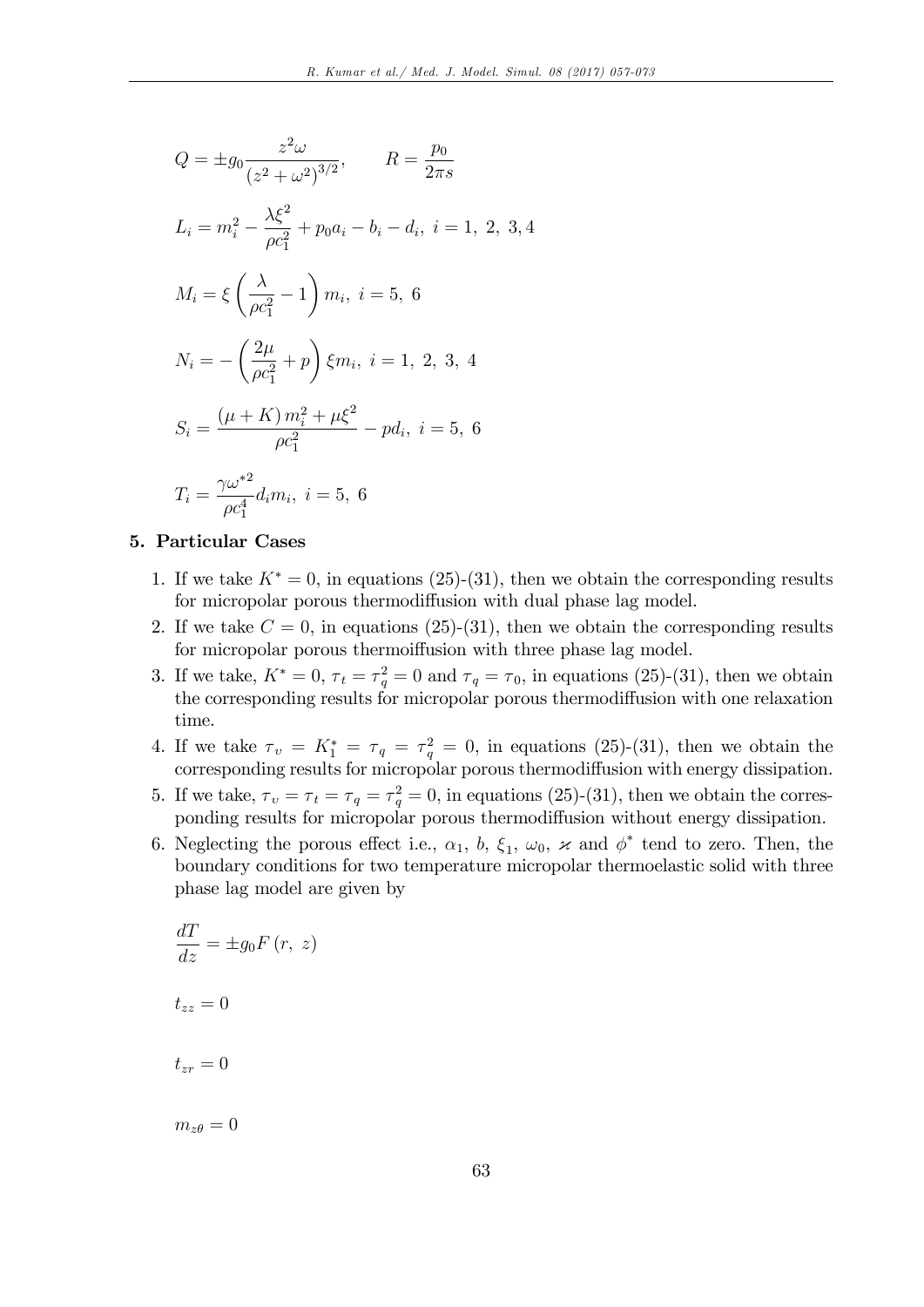$$
P = \delta(r) \,\delta(t)
$$

and the corresponding expressions are given by

$$
\widetilde{u_r} = -\frac{1}{\Delta} \sum_{i=1}^{3} \xi \Delta_i \cosh m_i z + \frac{1}{\Delta} \sum_{i=4}^{5} m_i \Delta_i \cosh m_i z
$$
\n
$$
\widetilde{u_z} = \frac{1}{\Delta} \sum_{i=1}^{3} m_i \Delta_i \sinh m_i z - \frac{1}{\Delta} \sum_{i=4}^{5} \xi \Delta_i \sinh m_i z
$$
\n
$$
\left(\widetilde{T}, \widetilde{C}\right) = \frac{1}{\Delta} \sum_{i=1}^{3} b_i \Delta_i \cosh m_i z
$$
\n
$$
\widetilde{\phi_\theta} = \frac{1}{\Delta} \sum_{i=4}^{5} d_i \Delta_i \sinh m_i z
$$
\n
$$
\widetilde{t_{zz}} = \frac{1}{\Delta} \sum_{i=1}^{3} L_i \Delta_i \cosh m_i z + \frac{1}{\Delta} \sum_{i=4}^{5} M_i \Delta_i \cosh m_i z
$$
\n
$$
\widetilde{t_{zr}} = \frac{1}{\Delta} \sum_{i=1}^{3} N_i \Delta_i \sinh m_i z + \frac{1}{\Delta} \sum_{i=4}^{5} S_i \Delta_i \sinh m_i z
$$
\n
$$
\widetilde{m_{z\theta}} = \frac{1}{\Delta} \sum_{i=4}^{5} T_i \Delta_i \cosh m_i z
$$

where

$$
\Delta^* = \left[ \begin{array}{cccc} U_1^{**} & U_2^{**} & U_3^{**} & 0 & 0 \\ V_1^{**} & V_2^{**} & V_3^{**} & Y_4^{**} & Y_5^{**} \\ W_1^{**} & W_2^{**} & W_3^{**} & Z_4^{**} & Z_5^{**} \\ 0 & 0 & 0 & O_4^{**} & O_5^{**} \\ P_1^{**} & P_2^{**} & P_3^{**} & 0 & 0 \end{array} \right]
$$

and  $\Delta_i^{**}$   $(i = 1, 2, 3, 4, 5)$  are obtained from  $\Delta^{**}$  by replacing i<sup>th</sup> column of  $\Delta^{**}$  with  $| Q, 0, 0, 0, R |^{tr}$ , also

$$
U_1^{**} = b_i m_i sinh m_i d, \ V_i^{**} = L_i^{**} cosh m_i d, \ W_i^{**} = N_i^{**} sinh m_i d, P_i^{**} = K_i^{**} cosh m_i d, i = 1, 2, 3
$$

$$
O_i^{**}=T_i^{**}cosh m_id,\quad Y_i^{**}=M_i^{**}cosh m_id,\quad Z_i^{**}=S_i^{**}sinhm_id,\quad i=4,\ 5
$$

$$
L_i^{**} = m_i^2 - \frac{\lambda \xi^2}{\rho c_1^2} - b_i - d_i, \ i = 1, 2, 3
$$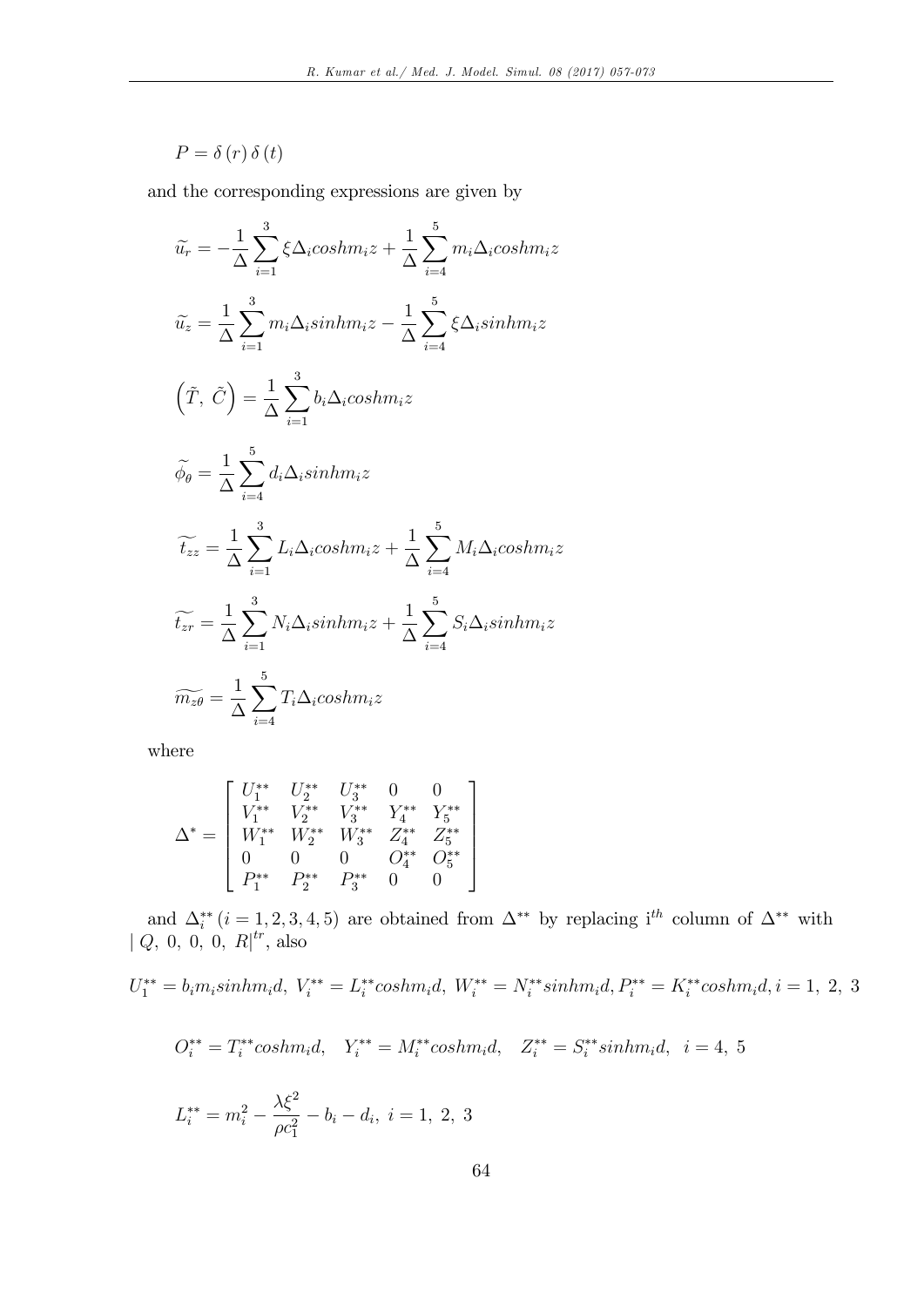$$
M_{i}^{**} = \xi \left(\frac{\lambda}{\rho c_{1}^{2}} - 1\right) m_{i}, i = 4, 5
$$
  
\n
$$
N_{i}^{**} = -\left(\frac{2\mu}{\rho c_{1}^{2}} + p\right) \xi m_{i}, i = 1, 2, 3
$$
  
\n
$$
S_{i}^{**} = \frac{(\mu + K) m_{i}^{2} + \mu \xi^{2}}{\rho c_{1}^{2}} - pd_{i}, i = 4, 5
$$
  
\n
$$
T_{i}^{**} = \frac{\gamma \omega^{*2}}{\rho c_{1}^{4}} d_{i} m_{i}, i = 4, 5
$$
  
\n
$$
b_{i} = \left[\left(m_{i}^{2} - \xi^{2} - s^{2}\right) \{B^{*} s - D^{*} \left(m_{i}^{2} - \xi^{2}\right)\} + \left(m_{i}^{2} - \xi^{2}\right)^{2}\right] / \mathcal{H}
$$
  
\n
$$
d_{i} = \left[-\left(m_{i}^{2} - \xi^{2}\right)^{2} - A^{*} \left(m_{i}^{2} - \xi^{2}\right) \left(m_{i}^{2} - \xi^{2} - s^{2}\right)\right] / \mathcal{H}
$$
  
\n
$$
\mathcal{H} = B^{*} s - (D^{*} + A^{*}) \left(m_{i}^{2} - \xi^{2}\right)
$$

### 6. Inversion of Transforms

We have to obtain the transformed displacements, microrotation, volume fraction field, temperature distribution, concentration and stresses in the physical domain, so, we invert the transforms in the resulting expressions  $(25)-(31)$ . All these expressions are functions of the form  $\tilde{f}(\xi, z, s)$ . Therefore, we get the function  $f(r, z, t)$  by using the inversion of the Hankel and Laplace transforms are defined by

$$
\tilde{f}(\xi, z, s) = \int_0^\infty \xi \bar{f}(\xi, z, s) J_n(\xi r) d\xi
$$
\n(31)

$$
f(r,z,t) = \frac{1}{2\iota\pi} \int_{c-\iota\infty}^{c+\iota\infty} \bar{f}(r,z,s) e^{-st} ds
$$
\n(32)

where  $c$  is an arbitrary constant greater than all real parts of the singularities of  $\bar{f}(r, z, t)$ .

## 7. Numerical Results and Discussions

Following Eringen (1984), the values of micropolar parameters is taken as

$$
\lambda = 9.4 \times 10^{10} N m^{-2}
$$
,  $\mu = 4.0 \times 10^{10} N m^{-2}$ ,  $K = 1.0 \times 10^{10} N m^{-2}$   
 $\rho = 1.74 \times 10^3 K g m^{-3}$ ,  $j = 0.2 \times 10^{-19} m^2$ ,  $\gamma = 0.779 \times 10^{-9} N$ 

Following Dhaliwal and Singh (1980), the values of thermal parameters are given by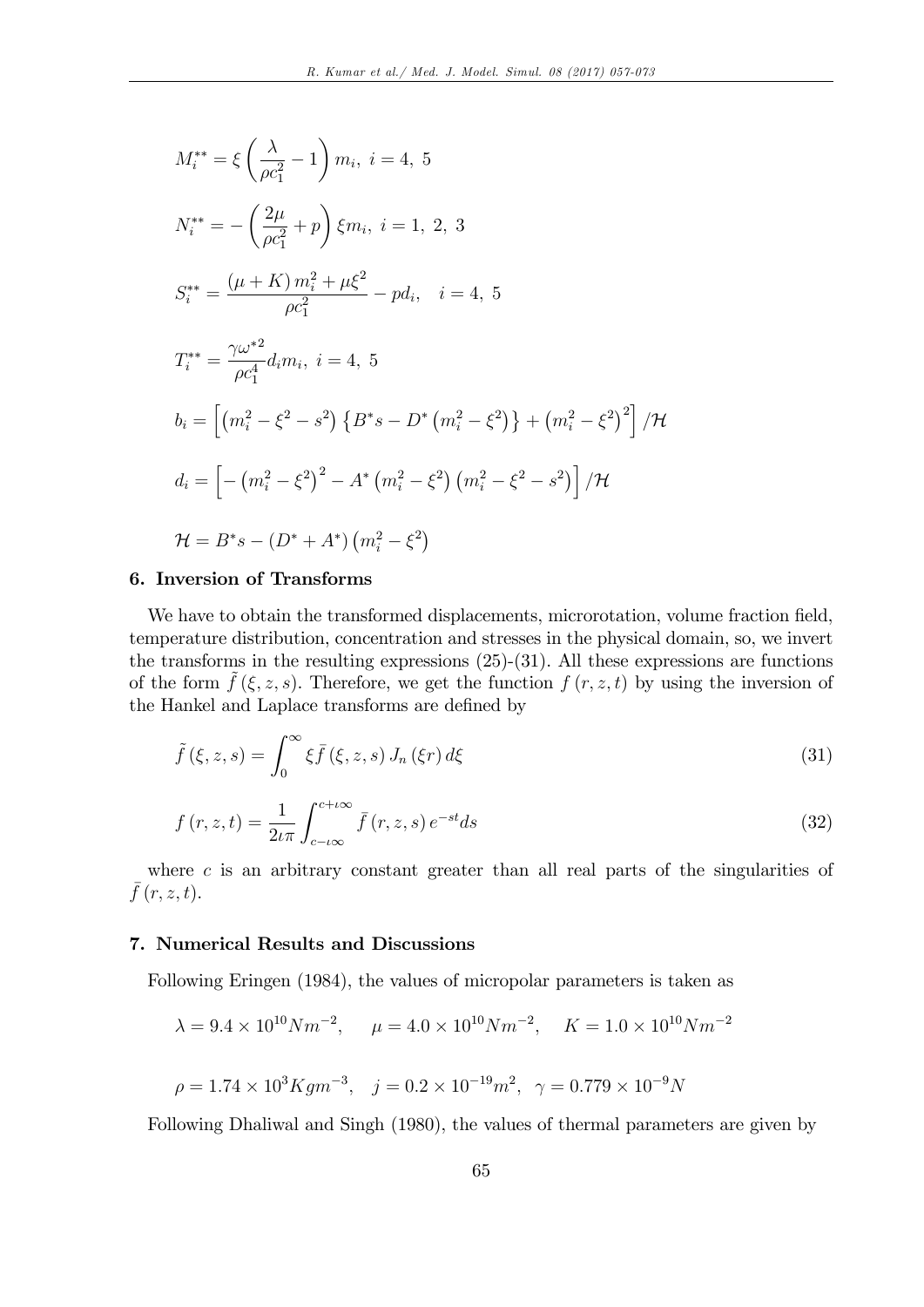$$
C^* = 1.04 \times 10^3 J K g^{-1} K^{-1}, \quad K_1^* = 1.7 \times 10^6 J m^{-1} s^{-1} K^{-1}, \quad \alpha_t = 2.33 \times 10^{-5} K^{-1}
$$

$$
\tau_t = 0.1s \times 10^{-13} sec
$$
,  $\tau_q = 0.2s \times 10^{-13} sec$ ,  $\tau_0 = 6.131 \times 10^{-13} sec$ 

$$
\tau_{\nu} = 8.765 \times 10^{-13} sec, \quad T_0 = 0.298 \times 10^3 K, \quad m = 1.13849 \times 10^{10} N/m^2 K
$$

The diffusion parameters are given by

$$
\alpha_{t1} = 2.33 \times 10^{-5} K^{-1}
$$
,  $\alpha_{t2} = 2.48 \times 10^{-5} K^{-1}$ ,  $\alpha_{c1} = 2.65 \times 10^{-4} m^3 K g^{-1}$   
\n $\alpha_{c2} = 2.83 \times 10^{-4} m^3 K g^{-1}$ ,  $a_0 = 2.9 \times 10^4 m^2 s^{-2} K^{-1}$ ,  $b_0 = 3.2 \times 10^5 K g^{-1} m^5 s^{-2}$ 

$$
D = 0.85 \times 10^{-8} K g m^{-3} s
$$

The values of void parameters are given as

$$
\alpha_1 = 3.688 \times 10^{-9} N
$$
,  $b = 1.138494 \times 10^{10} N/m^2$ ,  $\xi_1 = 1.1475 \times 10^{10} N/m^2$ 

$$
\chi = 1.1753 \times 10^{-19} m^2
$$
,  $\omega_0 = 0.0787 \times 10^{-1} N \times sec/m^2$ 

We have determined the variations of normal stress, shear stress, couple shear stress, volume fraction Öeld, temperature distribution and concentration with distance r in case of micropolar thermodiffusion porous with three phase lag (MDPT), micropolar thermodiffusion with three phase lag  $(MDT)$ , micropolar thermoelastic porous with three phase lag (MPT), micropolar thermodiffusion porous with dual phase lag model (MDPD), micropolar thermodiffusion porous with Lord Shulman theory (MDPL), micropolar thermodiffusion porous with energy dissipation (MDPII) and micropolar thermodiffusion porous without energy dissipation (MDPIII). In all these figures, MDPT, MPT, MDPD, MDT, MDPL, MDD, MDPII and MDPIII corresponding to solid line, small dash line, dash line, small dash line with centered symbol, small dash line with star, small dash line with cross symbol and small dash line with zero sympol respectively.

Figure 1 displays that the values of  $t_{zz}$  decay sharply for MDPII for  $1 \leq r \leq 1.5$ , increase for  $1.5 \le r \le 3.4$  in comparison to MDPT, MPT and MDPIII and then decrease for  $3.4 \leq r \leq 4$ . Its values for MDT, MDPD and MDPL, initially increased and then decreased. It is also seen that for  $1 \le r \le 2.3$ , the values are higher for MDT and smaller for MDPII whereas for  $2.8 \le r \le 3.9$ , the values are higher for MDPII and smaller for MDT. All the quantities have similar values away from the source.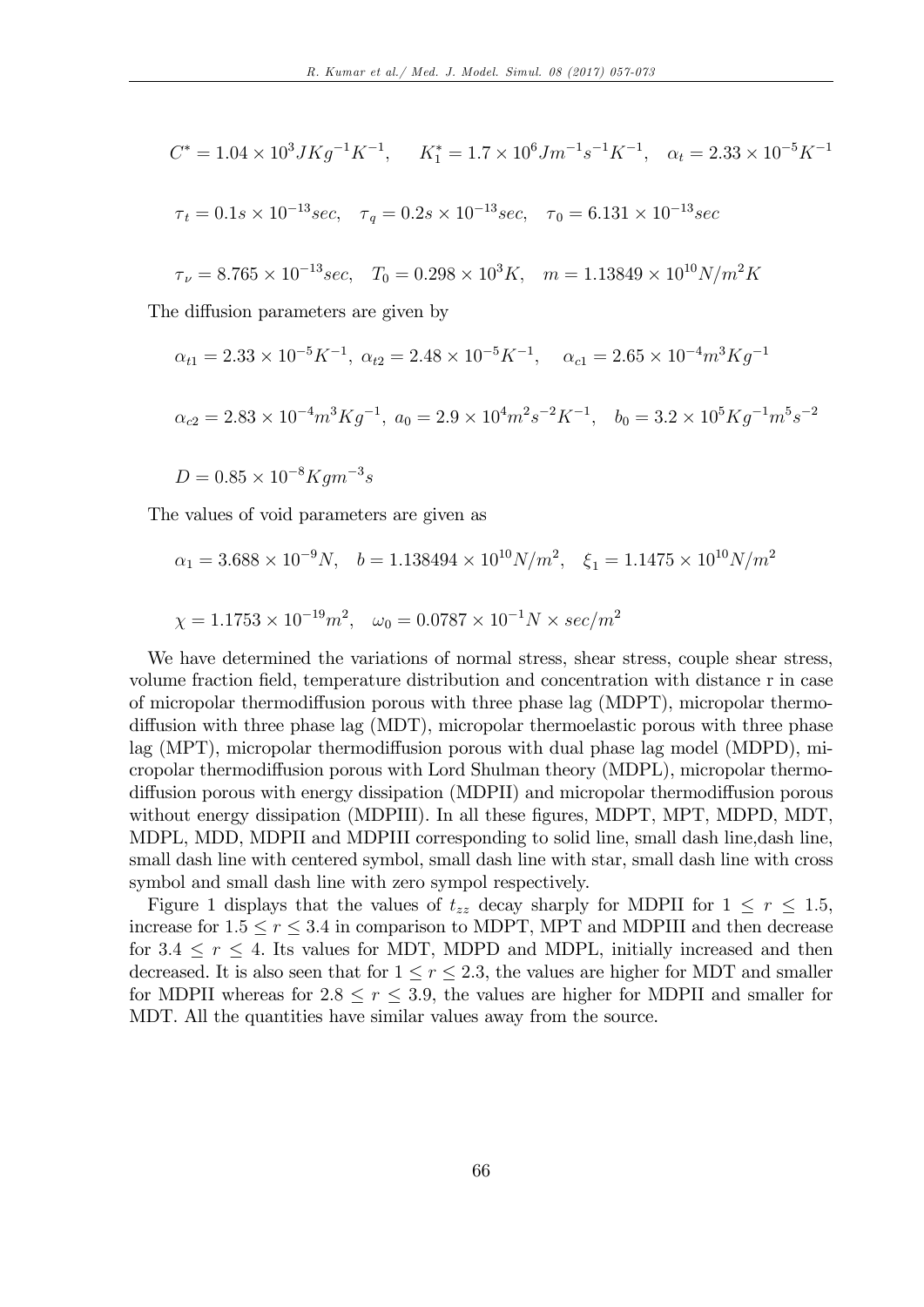

**Fig.** 1 – Variations of normal stress  $t_{zz}$ .

Figure 2 describes that the values of  $t_{zr}$  initially increase for  $1 \leq r \leq 1.5$ , decrease for  $1.5 \le r \le 3.5$  and the values are stationary for  $3.5 \le r \le 4$  for MDPT and MDPD. The small variation are exhibited in the case of MDPL. The value is initially increased and then decreased for MPT. Its value for MDT is stationary in the beginning and then increased and further gets decreased slowly. For MDPII and MDPIII, its values initially decreased rapidly and then increased gradually for the further range. The values are maximum for MDPIII and minimum for MDT near the application of the source.



**Fig.** 2 – Variations of shear stress  $t_{zr}$ .

Figure 3 shows that the values of  $m_{z\theta}$  increase for  $1 \le r \le 2.5$ , decrease for  $2.5 \le r \le 3.6$ and then its values become stationary for  $3.6 \le r \le 4$  for MDPT, MDT, MDPD, MDPL, MDPII and MDPIII. Its value for MPT initially decreases for  $1 \leq r \leq 2.3$ , increases for  $2.3 \le r \le 3.7$  and then becomes stationary for the remaining range. The maximum magnitude is occurred in the case of MDPII.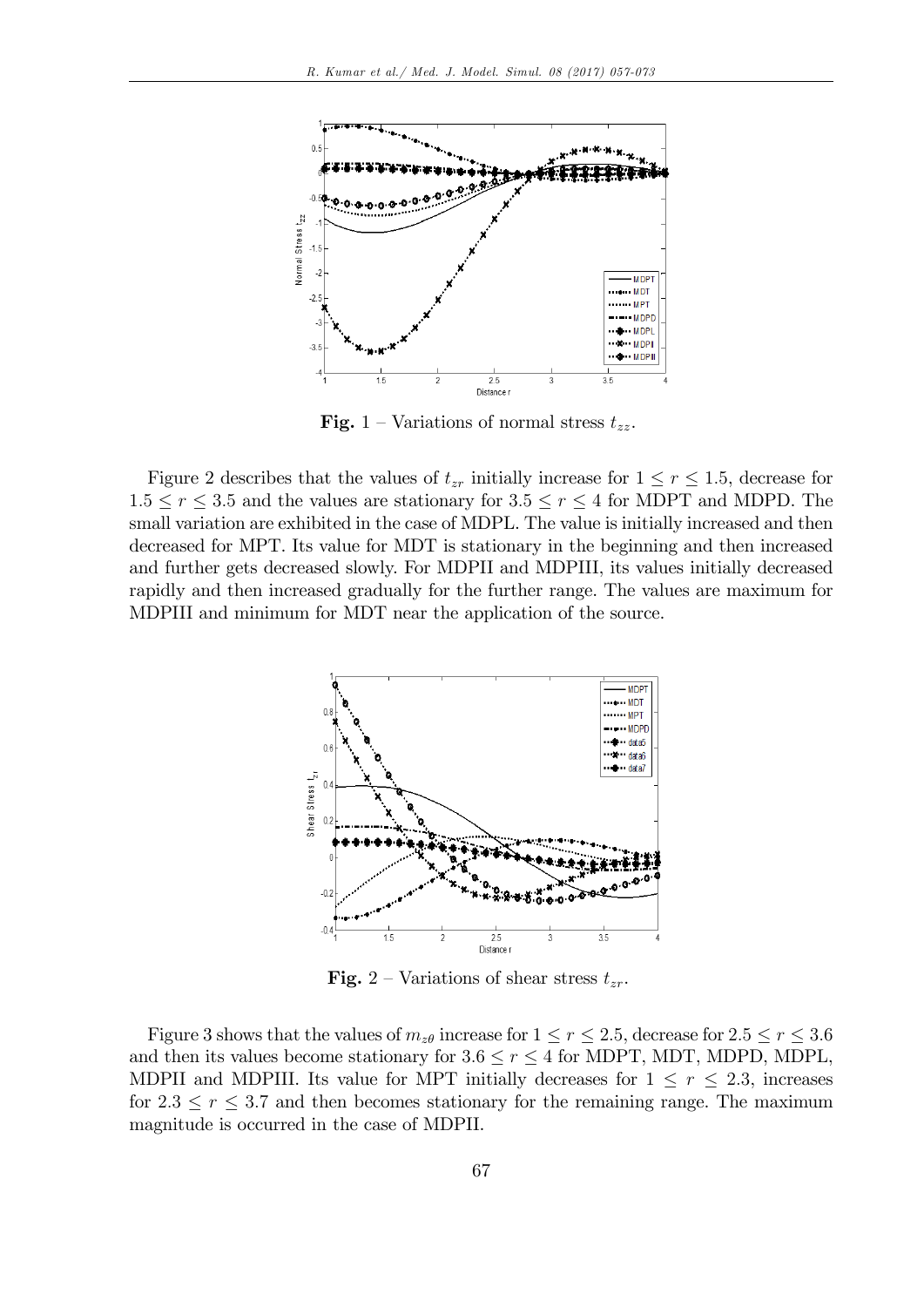

**Fig.** 3 – Variations of couple shear stress  $m_{z\theta}$ .

Figure 4 shows that the value of  $\phi^*$  initially increases for  $1 \leq r \leq 1.3$ , decreases for  $1.3 \le r \le 3.5$  and again increases for  $3.5 \le r \le 4$  for MDPT. Its values decrease for  $1 \leq r \leq 1.3$ , increase for  $1.3 \leq r \leq 3.3$  and again decrease for  $3.3 \leq r \leq 4$  for MPT, MDPD, MDPL and MDPII. Its values are decreasing in the case of MDPIII over the whole range.  $\phi^*$  takes large value in the case of MDPT and small value in the case of MDPL for  $1 \le r \le 2.5$ . The values are the same for MDPT, MPT, MDPD, MDPL and MDPII away from the source.



**Fig.** 4 – Variations of volume fraction field  $\phi^*$ .

Figure 5 exhibits that the value of T increased at the beginning, then decreased and then again increased away from the source. The maximum value is exhibited in the case of MDPT. Near the application of the source, the values are similar for MDPT, MDPL and MDPIII. The values are also similar for MPT, MDPIII and MDT, MDPD, MDPL, MDPII for the ranges  $3.4 \le r \le 3.8$ ,  $3.2 \le r \le 3.7$  respectively.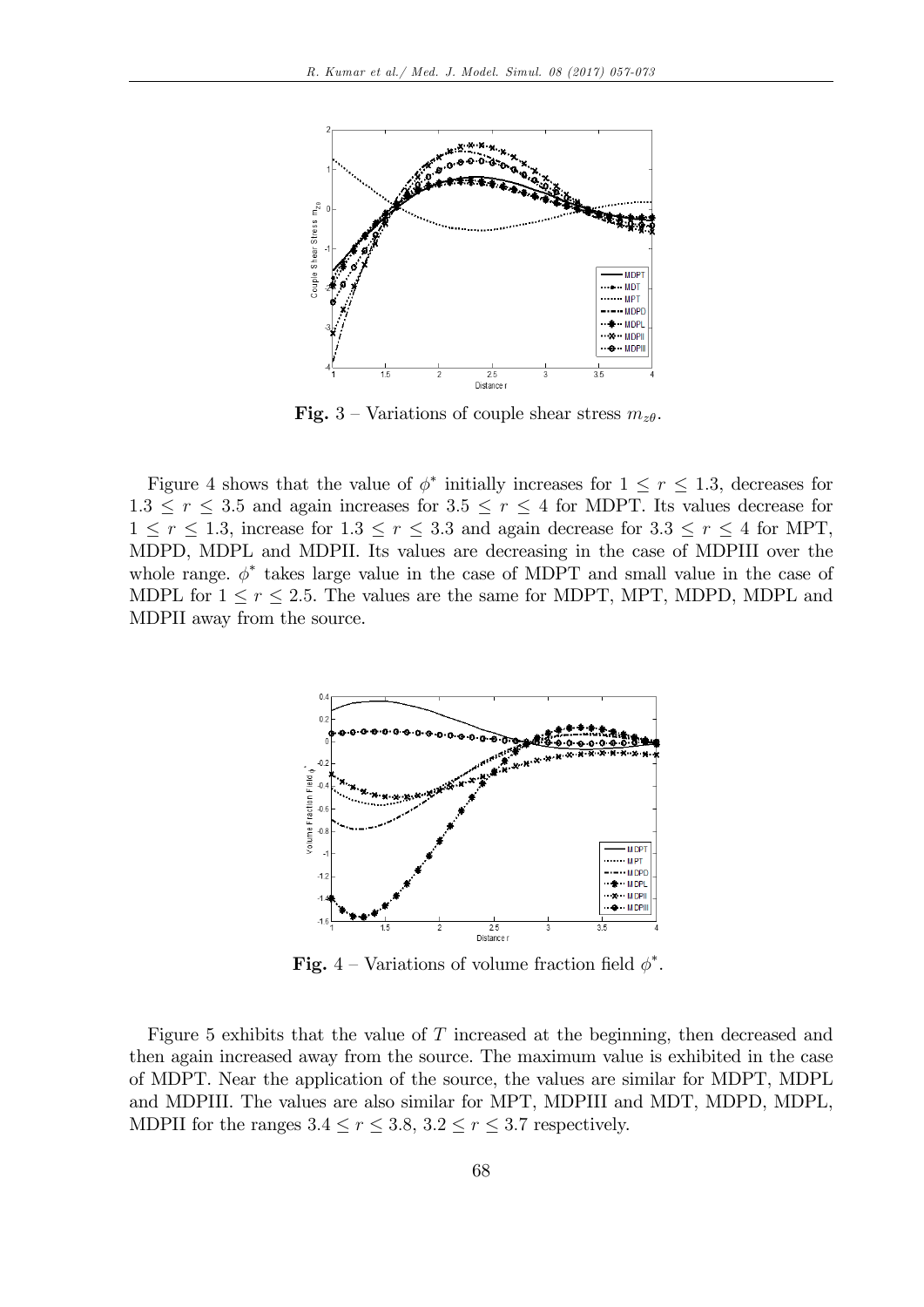

**Fig.**  $5$  – Variations of temperature distribution T.

Figure 6 represents that the values of C decrease at the beginning for  $1 \leq r \leq 2.7$ and then increase for  $2.7 \le r \le 4$  for MDPT, MDPL and MDPIII. Its value is increased for  $1 \le r \le 2.5$  and decreased for  $2.5 \le r \le 4$  for MDPD and MDPII. The value of C is decreased and attains its minimum value for  $1 \leq r \leq 1.3$ , rapidly increased for  $1.3 \le r \le 3.4$  and then again decreased for  $3.4 \le r \le 4$  for MDT. All the curve obtained have a different starting point. The values are coinciding for MDPL and MDPIII for  $1.7 \le r \le 3.8.$ 



**Fig.**  $6$  – Variations of concentration C.

## 8. Conclusion

In the paper, a two dimensional axisymmetric problem of micropolar porous thermodiffusion circular plate with thermal and chemical potential sources has been investigated. The potential functions and Laplace and Hankel transforms are used to solve the problem. We have presented the effect of porosity, relaxation time, phase lags, with and without energy dissipation on the resulting quantities.

For couple shear stress, all the quantities have similar behavior except MPT. Volume fraction field has also similar behavior for MPT, MDPD, MDPL and which is opposite to MDPT. The decreasing behavior is observed in the case of MDPIII for volume frac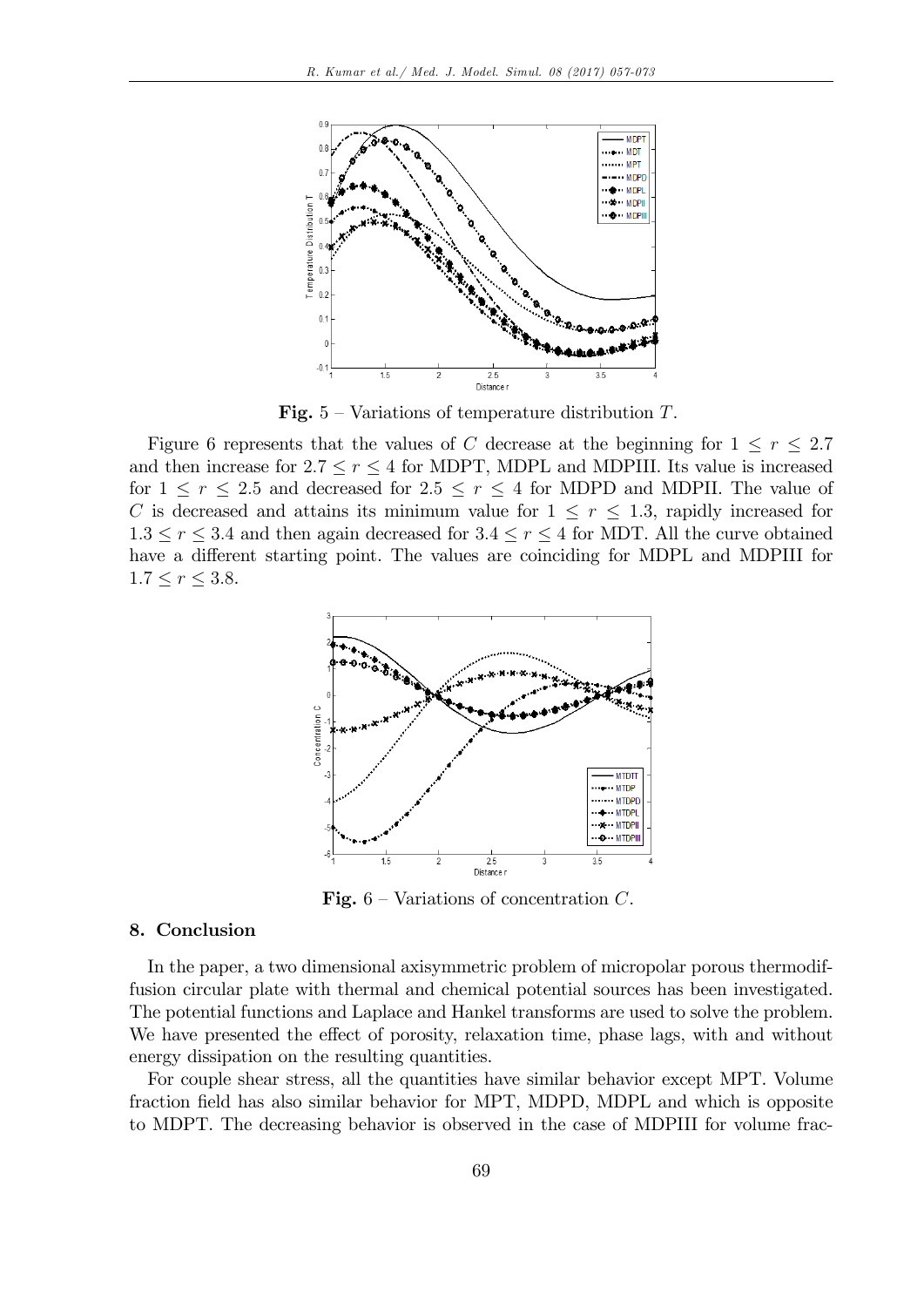tion field. Similarity is also exhibited in the cases of MDPT, MPT, MDPII and MDPIII whereas reserved behavior is observed in the case of MDT for normal stress. The values are decreased in the cases of MDPD and MDPL for normal stress. For shear stress, it is observed that the variations are small in the cases of MDPD and MDPL. For MDPII and MDPIII, the variations are similar. Due to void and diffusion effect, the values are initially increased and then decreased. For concentration, the variation are similar for MDPD and MDPII which is opposite to MDPT, MDPL and MDPTIII. For temperature distribution, the variations remain almost same in all the cases. Thus, we have observed that most of the quantities are similar in nature which concludes that the effect of void, diffusion, phase lags, thermal relaxation time have an important role in micropolar thermoelasticity.

### REFERENCES

- [1] Eringen, A.C. (1970), Foundations of micropolar thermoelasticity, International Centre for Mechanical Science, Udline Course and Lectures 23, Springer-Verlag, Berlin.
- [2] Nowacki, M. (1966), Couple stresses in the theory of thermoelasticity, Proceeding of IUTAM Symposia, Vienna.
- [3] Tauchert, T. R., Claus Jr. W. D. and Ariman, T.  $(1968)$ , "The linear theory of micropolar
- [4] Thermoelasticity", International Journal of Engineering Science,  $6, 36-47$ .
- $[5]$  Boschi, E. and Iesan, D. (1973), "A generalized theory of linear micropolar thermoelasticity", Mechanica, 8, 154-157.
- [6] Green, A. E. and Lindsay, K. A.  $(1972)$ , "Thermoelasticity", Journal of Elasticity, 2, 1-7.
- [7] Dost, S. and Taborrok, B. (1978), "Generalized micropolar thermoelasticity", International Journal of Engineering Science, 16, 173-178.
- [8] Chandrasekharaiah, D. S. (1986), "Heat flux dependent micropolar thermoelasticity", International Journal of Engineering Science, 24, 1389-1395.
- [9] Iesan, D. (1985), "Shock waves in micropoar elastic materials with voids", An. Stiint. Univ. Al. I. Cuza Iasi Sec I a Mat. 31, 177-186.
- $[10]$ Marin, M.  $(1966a)$ , "Some basic theorems in elastostatics of micropolar materials with voidsî, Journal of Computational and Applied Mathematics, 70, 115-126.
- [11] Marin, M. (1996b), "Generalized solutions in elasticity of micropolar bodies with voidsî, Rev. Acad. Canaria Ciencias, 8, 101-106.
- $[12]$ Othman, M. I. A. and Atwa, S. Y.  $(2012)$ , "Response of micropolar thermoelastic solid with voids due to various sources under Green Naghdi theory", Acta Mechanica Solida Sinica, 25, 197-209.
- [13]Sharma, K. and Kumar, P. (2013), "Propagation of plane waves and fundamental solution in thermoviscoelastic medium with voids", Journal of Thermal Stresses, 36, 94-111.
- $[14]$ Marin, M., Abd-Alla, A., Raducanu, D. and Abo-Dahab, S. (2015), "Structural continuous dependence in micropolar porous bodiesî, Computers, Materials Continua, 45, 107-125.
- $[15]$ Yong Ai, Z. and Wu, Q. L.  $(2016)$ , "The behavior of a multilayered porous thermoelastic medium with anisotropic thermal diffusivity and permeability", Computers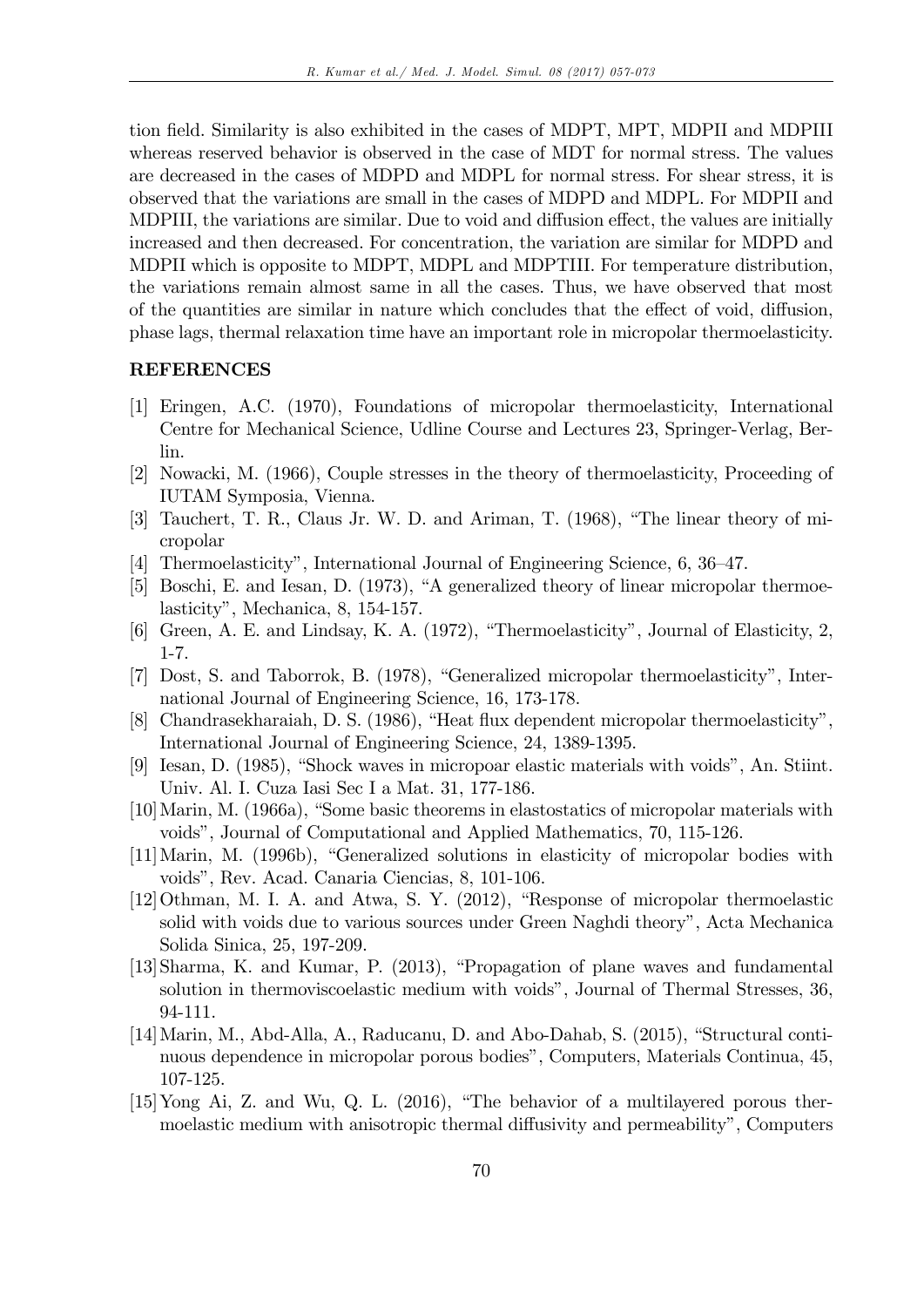Geotechnics, 76, 129-139.

- [16] Nowacki, W. (1974a), "Dynamical problems of thermodiffusion in solids  $-I$ ", Bulletin of Polish Academy of Sciences Series, Science and Technology, 22, 55–64.
- [17] Nowacki, W. (1974b), "Dynamical problems of thermodiffusion in solids  $-II$ ", Bulletin of Polish Academy of Sciences Series, Science and Technology, 22, 205-211.
- $[18]$ Nowacki, W. (1974c), "Dynamical problems of thermodiffusion in solids  $-III$ ", Bulletin of Polish Academy of Sciences Series, Science and Technology, 22, 257-266.
- [19] Nowacki, W. (1976), "Dynamical problems of diffusion in solids", Engineering Fracture Mechanics,  $8, 261-266$ .
- [20] Aouadi, M. (2007), "Uniqueness and reciprocity theorems in the theory of generalized thermoelastic diffusion", Journal of Thermal Stresses, 30, 665–678.
- $[21]$ Lord, H. W. and Shulman, Y. (1967), "A generalized dynamical theory of thermoelasticity", Journal of Mechanics and Physics of Solids, 15, 299-309.
- $[22]$ Sharma, K.  $(2011)$ , "Analysis of deformation due to inclined load in generalized thermodiffusive elastic medium", International Journal of Engineering, Science and Technology, 3, 117-129.
- [23] Kumar, R. (2015), "Wave propagation in a microstretch thermoelastic diffusion solid", An. St. Univ. Ovidus Constanta, 23, 127-169.
- $[24]$ Kumar, R. and Kumar, A.  $(2016)$ , "Elastodynamic response of thermal laser pulse in micropolar thermoelastic mass diffusion medium", Journal of Thermodynamics, 2016, 1-9.
- $[25]$ El-Karamany and Ezzat, M. A.  $(2016)$ , "Thermoelastic diffusion with memory dependent derivativeî, Journal of Thermal Stresses, 39, 1035-1050.
- $[26]$ Roychoudhuri, S. K.  $(2007)$ , "On a thermoelastic three phase lag model", Journal of Thermal Stresses, 30, 231-138.
- $[27]$ Tzou, D. Y. (1995a), "A unified approach for heat conduction from macro-to-microscales", Journal of Heat Transfer, 117, 8-16.
- $[28]$ Tzou, D. Y. (1995b), "The generalized lagging response in small scale and high rate heating", International Journal of Heat Transfer, 38, 3231-3240.
- $[29]$ Kumar, R. and Chawla, V.  $(2013)$ , "Reflection and refraction of plane wave at the interface between elastic and thermoelastic media with three phase lag model", International Communications in Heat and Mass Transfer, 48, 53-60.
- $[30]$ El-Karamany, A. S. and Ezzat, M. A.  $(2013)$ , "On the three phase lag linear micropolar thermoelasticity theoryî, European Journal of Mechanics, 40, 198-208.
- $[31]$ Othman, M. I. A., Hasona, W. M. and Abd-Elaziz, E.  $(2015)$ , "Effect of rotation and initial stress on generalized micropolar thermoelastic medium with three phase lag", Journal of Computational and Theoretical Nanoscience, 12, 2030-2040.
- $[32]$ Zenkour, A. M.  $(2016)$ , "Two dimensional coupled solution for thermoelastic beams via generalized dual phase lags modelî, Mathematics Modeling and Analysis, 21, 3, 319-335.
- [33] Kartoshov, E. M.  $(2016)$ , "Mathematical models of heat conduction with a two phase lag", Journal of Engineering Physics and Thermophysics, 89, 346-356.
- [34] Kumar, R. and Partap, G. (2008), "Porosity effect on circular crested waves in micropolar thermoelastic homogeneous isotropic plateî, International Journal of Applied Mathematics and Mechanics, 4, 1-18.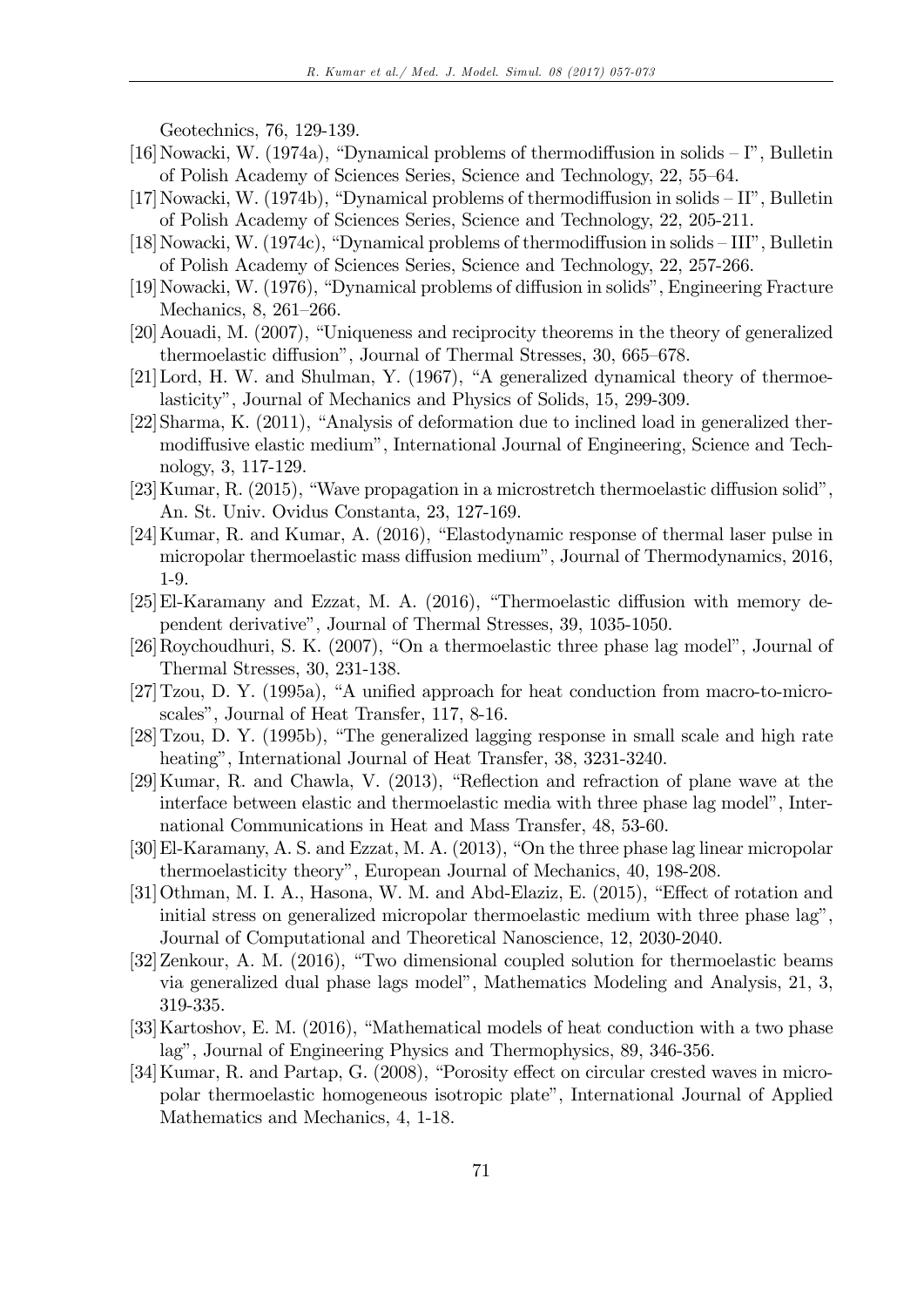- $[35]$ Kumar, R. and Kansal, T.  $(2008)$ , "Propagation of Lamb waves in transversely isotropic thermoelastic diffusive plate", International Journal of Solids and Structures, 45, 5890-5913.
- [36] Eringen, A. C. (1984), "Plane waves in non local micropolar elasticity", International Journal of Engineering Science, 22, 1113-1121.
- [37]Dhaliwal, R. S. and Singh, A. (1980), Dynamical coupled thermoelasticity, Hindustan Publication Corporation, New Delhi.

## Appendix I

$$
a_i = \left[ \left\{ \left( m_i^2 - \xi^2 \right)^3 (1 - D^*) + \left( s \left( m_i^2 - \xi^2 \right)^2 (B^* + D^*s) - \left( m_i^2 - \xi^2 \right) s^3 B^* \right) \right\} R_1
$$
  
+ 
$$
\left\{ \left( m_i^2 - \xi^2 \right)^2 \left( (A^* + D^*) + Q^* (D^* - 1) + S^* (A^* + 1) \right) - \left( m_i^2 - \xi^2 \right) \left\{ B^* s \left( + Q^* \right) \right\} + s^2 \left( D^* Q^* + A^* S^* \right) \right\} + s^3 B^* Q^* \right\} \middle| R_2 / \mathcal{H}
$$
  
 $i = 1, 2, 3, 4$ 

$$
b_i = [ (m_i^2 - \xi^2)^2 \{ (1 - D^*) \bar{\beta}_1 - (+S^*) \bar{\beta}_2 + D^* p_0 + p_0 S^* \} + (m_i^2 - \xi^2) \{ s B^* (\bar{\beta}_1 - p_0) + s^2 (D^* \bar{\beta}_1 + S^* \bar{\beta}_2) \} - s^3 B^* \bar{\beta}_1] R_2 / \mathcal{H}
$$
  
 $i = 1, 2, 3, 4$ 

$$
d_i = [\{ (m_i^2 - \xi^2)^3 (p_0 - \bar{\beta}_2) + (m_i^2 - \xi^2)^2 \bar{\beta}_2 s^2 \} R_1 + \{ (m_i^2 - \xi^2)^2 (- (1 + A^*) \bar{\beta}_1 + (+Q^*) \bar{\beta}_2 + p_0 A^* - p_0 Q^*) + (m_i^2 - \xi^2) s^2 (A^* \bar{\beta}_1 - \bar{\beta}_2 Q^*) \} R_2 ] / \mathcal{H}
$$
  
\n
$$
i = 1, 2, 3, 4
$$

$$
e_i = \frac{\delta^2}{p} \left( m_i^2 - \xi^2 - \frac{s^2}{\delta^2} \right), \quad i = 5, 6
$$

$$
H = (m_i^2 - \xi^2) \left[ \left\{ \left( m_i^2 - \xi^2 \right) \left( D^* p_0 - \bar{\beta}_2 \right) - s B^* p_0 \right\} R_1 - \left\{ \bar{\beta}_1 \left( A^* + D^* \right) + Q^* \bar{\beta}_2 \right. \\ \left. - p_0 D^* Q^* - \bar{\beta}_2 S^* - A^* S^* p_0 \right\} R_2 \right] + B^* s \left( \bar{\beta}_1 + p_0 Q^* \right) R_2
$$
\n
$$
i = 1, 2, 3, 4
$$

# Appendix I

$$
P_1 = [f^{11} (D^* - 1) + R_1 (f^{13} - f^{12}) - 2\xi^2 R_1 + (S^* + D^*) R_2
$$
  
+  $\bar{\beta}_2 \delta_1^* R_1 (2p_0 - \bar{\beta}_2) + (+S^*) A^* R_2 - p_0^2 \delta_1^* R_1 D^* + R_1 D^* (f^{12} + \xi^2 + s^2) ]/\mathcal{G}$